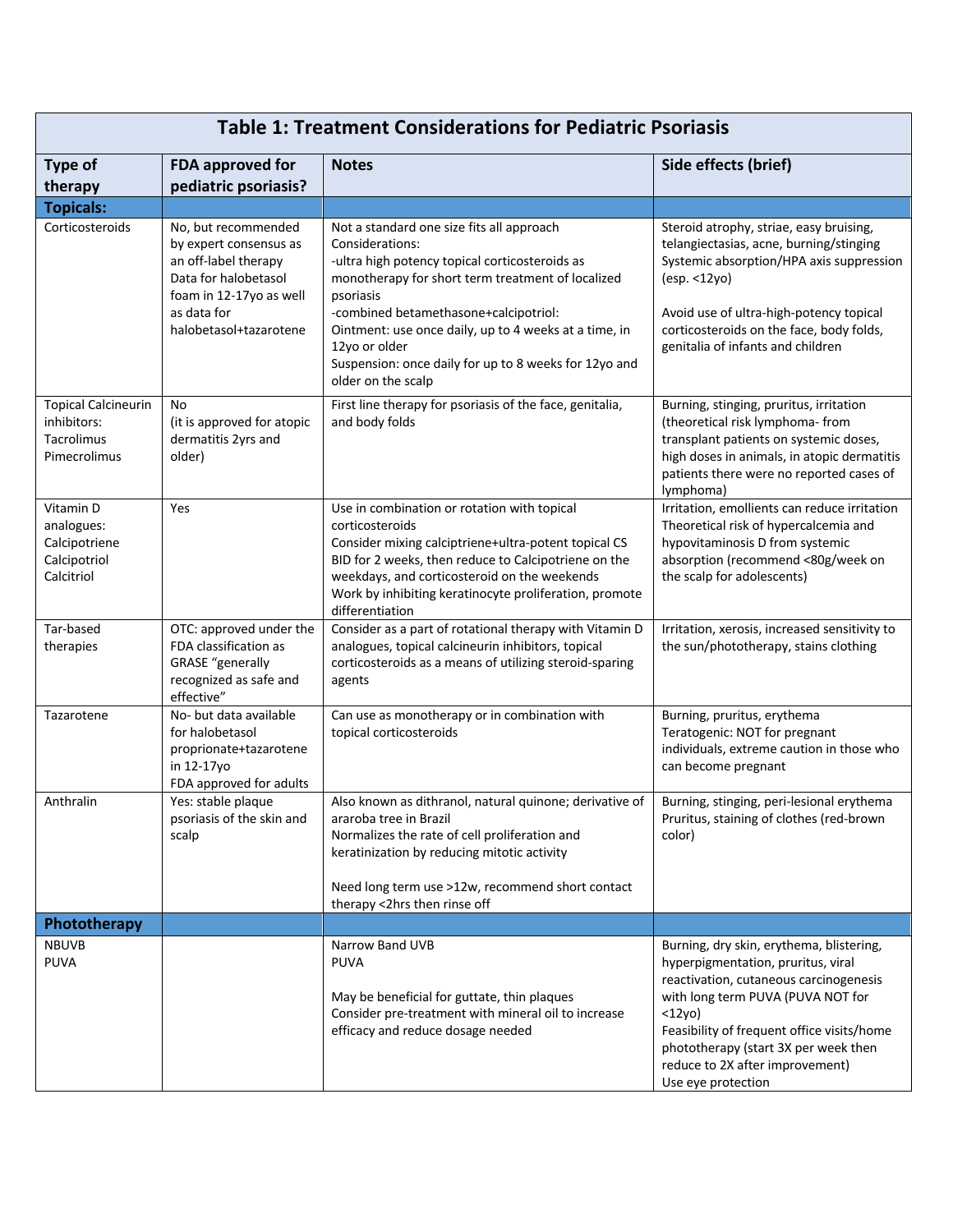|                                         |                                                 |                                                                                                                                                                                                                                                                                                                                                                                                                                                                                     | NOT for generalized erythroderma or<br>cutaneous cancer syndromes, caution<br>with numerous atypical nevi                                                                                                                                                                                                                                                                                                                                                                                                                                                                                                       |
|-----------------------------------------|-------------------------------------------------|-------------------------------------------------------------------------------------------------------------------------------------------------------------------------------------------------------------------------------------------------------------------------------------------------------------------------------------------------------------------------------------------------------------------------------------------------------------------------------------|-----------------------------------------------------------------------------------------------------------------------------------------------------------------------------------------------------------------------------------------------------------------------------------------------------------------------------------------------------------------------------------------------------------------------------------------------------------------------------------------------------------------------------------------------------------------------------------------------------------------|
| Systemic, non-<br>biologics:            |                                                 |                                                                                                                                                                                                                                                                                                                                                                                                                                                                                     |                                                                                                                                                                                                                                                                                                                                                                                                                                                                                                                                                                                                                 |
| Methotrexate                            | No<br>Approved for psoriasis in<br>adults       | 0.2-0.7mg/kg/week PO or SC (max 25mg weekly), if<br>>13yo may dose similarly to adults<br>Okay to crush tablets, liquid can be swallowed (vs SC<br>injection, SC offers better bioavailability and less GI<br>upset)<br>Good for arthritis, inexpensive, long-term efficacy, and<br>safety data<br>May prevent anti-drug antibodies to biologics when<br>given concomitantly with them<br>May need >6mo to determine efficacy, consider taper<br>after 2-3mo of sustained clearance | GI upset, fatigue, bone marrow<br>suppression (occurs usually at 4-6w),<br>hepatotoxicity, infection, mood changes,<br>pulmonary toxicity, mucositis<br>Folic acid 1mg qd 6 days/wk decreases GI<br>upset and hepatic AE<br>Contraindication: pregnancy category X<br>Caution:<br>Renal or hepatic impairment, medication<br>interactions, obesity, diabetes<br>Labs: CBC, hepatic function (monthly for<br>3mo then ever 3-6mo), creatinine,<br>HIV/Hepatitis A, B, C/TB<br>If considering test dose: give 1.25-5mg<br>once, then check CBC 5 or 6 days later<br>(NSAIDS and TMP/SMX may increase<br>toxicity) |
| Acitretin                               | No<br>Approved for psoriasis in<br>adults       | Non-immunosuppressive, regulates inflammation and<br>keratinocyte turnover<br>0.1 to 1mg/kg/day<br>May help guttate, pustular, palmoplantar psoriasis<br>May be used with phototherapy (NBUVB) to reduce<br>the dose of both                                                                                                                                                                                                                                                        | Dry skin, dry mucous membranes,<br>hyperlipidemia, bony<br>changes/hyperostosis, mood changes<br>Teratogenicity (re-esterified to etretinate<br>in the presence of alcohol, stored in the<br>body for up to 3 years). Individuals who<br>can become pregnant need to wait 3<br>years prior to conceiving after stopping<br>this medication<br>Labs: CBC, fasting lipids, hepatic function,<br>pregnancy test. Check LFTs/lipids 1mo<br>after start/dosing changes, monthly<br>pregnancy test<br>Bone imaging if symptoms/extended<br>length of tx<br>Don't take >5000IU vitamin A daily                         |
| Cyclosporine                            | No<br>Approved for psoriasis in<br>adults       | Rapid rescue of<br>severe/unstable/erythrodermic/pustular psoriasis<br>Dosing 2-5mg/kg/day divided BID, available as a<br>microemulsion<br>Inhibits immunocompetent T lymphocytes, decrease<br>IL-2 and IFN-gamma<br>See response at 2-8 weeks; gradually taper after stable<br>for 1-2months (while transitioning to an alternate<br>medication)<br>Note: moderate CYP3A4 inhibitor (caution medication<br>interactions)                                                           | Hypertension, renal toxicity-<br>vasoconstriction of renal afferent<br>arterioles, immunosuppression,<br>hypertriglyceridemia, electrolyte<br>abnormalities (Mg, K, uric acid), increased<br>cutaneous carcinoma (nonmelanoma)-<br>esp. with phototherapy.<br>Less common: hypertrichosis, paresthesia,<br>headache, GI upset, arthralgias, gingival<br>hyperplasia, lymphoproliferative<br>malignancies<br>NO live vaccines while on therapy<br>Check BP weekly for first month, then<br>monthly<br>Labs: CBC, creatinine, BUN, uric acid, K,<br>lipids q2w for first month, then monthly                      |
| <b>Biologics:</b>                       |                                                 |                                                                                                                                                                                                                                                                                                                                                                                                                                                                                     |                                                                                                                                                                                                                                                                                                                                                                                                                                                                                                                                                                                                                 |
| Etanercept (TNF- $\alpha$<br>inhibitor) | Yes (4 years and older<br>for plaque psoriasis) | 0.8mg/kg/weekly (max 50mg weekly)<br>Week 12: 57% reached PASI 75 or greater                                                                                                                                                                                                                                                                                                                                                                                                        | Infections, malignancy, lymphomas, new<br>onset, or exacerbation of demyelinating                                                                                                                                                                                                                                                                                                                                                                                                                                                                                                                               |